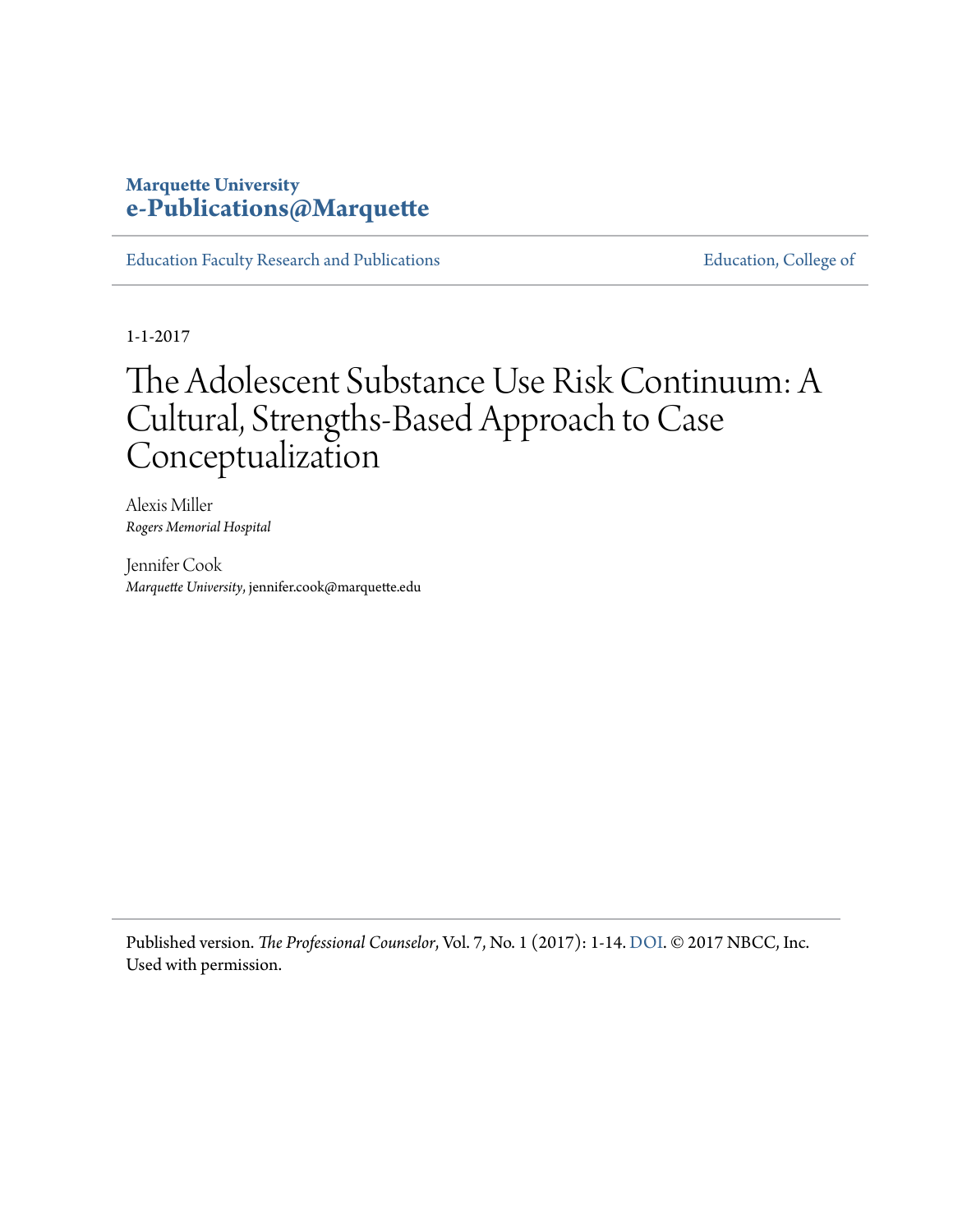# **The Adolescent Substance Use Risk Continuum: A Cultural, Strengths-Based Approach to Case Conceptualization**



*The Professional Counselor*  Volume 7, Issue 1, Pages 1–14 http://tpcjournal.nbcc.org © 2017 NBCC, Inc. and Affiliates doi:10.15241/am.7.1.1

**Alexis Miller, Jennifer M. Cook**

**Many theories are used to conceptualize adolescent substance use, yet none adequately assist mental health professionals in assessing adolescents' strengths and risk factors while incorporating cultural factors. The authors reviewed common adolescent substance abuse theories and their strengths and limitations, and offer a new model to conceptualize adolescent substance use: The Adolescent Substance Use Risk Continuum. We posit that this strengths-based continuum enables clinicians to decrease stigma and offer hope to adolescents and their caregivers, as it integrates relevant factors to strengthen families and minimize risk. This model is a tool for counselors to use as they conceptualize client cases, plan treatment and focus counseling interventions. A case study illustrates the model and future research is suggested.**

*Keywords:* **adolescents, substance use, case conceptualization, cultural factors, strengths-based**

 For decades, theorists have worked to understand adolescent behaviors and conceptualize adolescent substance use. These theories have provided a strong base to conceptualize adolescent substance use, yet none integrate important counseling-focused concepts such as strengths and cultural factors. The Adolescent Substance Use Risk Continuum (ASURC) expands upon previous theoretical models and is designed to enhance counselors' ability to conceptualize adolescent substance use from a strengths-based, stigma-reducing, and culturally sensitive perspective. The ASURC adds to counselors' abilities to conceptualize adolescent substance use and enhances their abilities to create comprehensive treatment plans and interventions.

#### **Theoretical Underpinnings**

 The theory of planned behavior (TPB; Ajzen, 1985), social learning theory (SLT; Akers, 1973), social control theory (SCT; Elliott, Huizinga, & Ageton, 1985), and social development theory (SDT; Hawkins & Weis, 1985) are four theories that have been applied to adolescent substance use. The TPB was developed to describe an individual's behavior in a general sense, while the other three theories were developed to explain *deviant* and *delinquent* behavior. Even though these four theories were developed in the 1970s and 1980s and were not developed specifically for adolescent substance use, researchers have applied these theories to predict substance use within this population (Corrigan, Loneck, Videka, & Brown, 2007; Malmberg et al., 2012; Schroeder & Ford, 2012).

 The TPB was developed as an expansion of the theory of reasoned action, which describes behavior as contingent upon an individual's beliefs about a certain behavior and the perceived social pressure on the individual to perform that behavior (Ajzen, 1985). In addition to individual beliefs and perceived social pressure, the TPB adds an additional element to describe behavioral intention: selfefficacy. Self-efficacy refers to one's perception of control to complete certain behaviors (Ajzen, 1985). Petraitis, Flay, and Miller (1995) introduced two types of self-efficacy related to adolescent substance use: use self-efficacy and refusal self-efficacy. Use self-efficacy consists of adolescents' beliefs about their ability to obtain alcohol or other drugs, whereas refusal self-efficacy is indicative of adolescents' beliefs about their abilities to refuse social pressure to use substances (Petraitis et al., 1995).

**Alexis Miller, NCC, is a professional counselor for the Dual Diagnosis Partial Hospitalization Program at Rogers Memorial Hospital in Madison, WI. Jennifer M. Cook, NCC, is an Assistant Professor at Marquette University. Correspondence can be addressed to Rogers Memorial Hospital, Attn: Alexis Miller, 406 Science Dr., Suite 110, Madison, WI 53711, alexis.miller626@gmail.com.**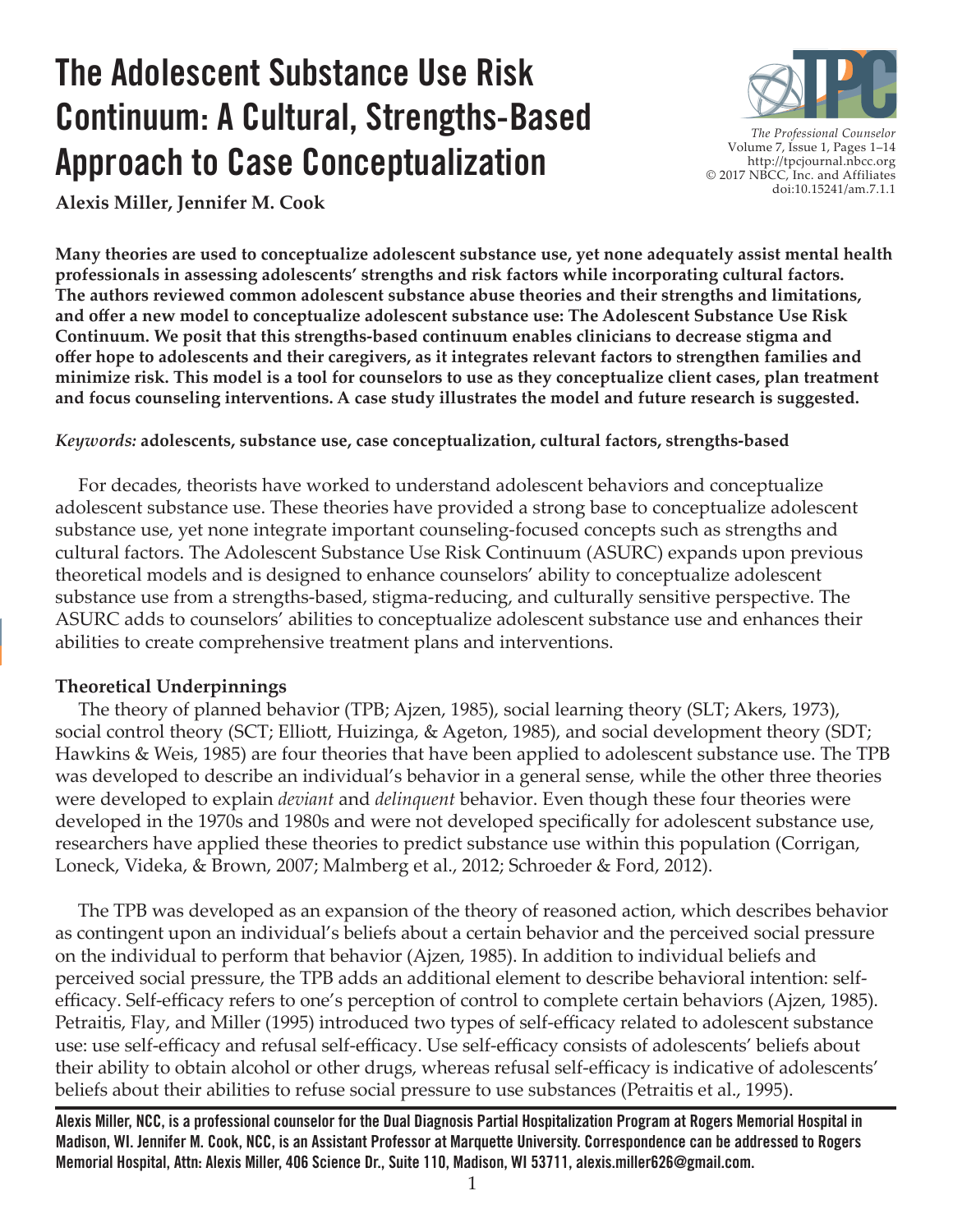SLT was developed to explain so-called deviant behavior, and it is heavily influenced by behavioral theories, particularly operant conditioning and reinforcement. Therefore, behavior is learned when it is reinforced (Akers, 1973). The anticipation of either reinforcement or punishment can lead to behavioral increase or decrease, depending on who has the most influence on the adolescent, and who controls the reinforcement or punishment. Delinquent behavior can be influenced and maintained by a variety of sources, including parents, family, peers and school (Petraitis et al., 1995).

 Similar to SLT, SCT emphasizes the importance of rewards and punishments in terms of deviant or delinquent behavior (Elliott et al., 1985). The result of either punishment or reinforcement is influenced mainly by an individual's socialization into what the authors described as *conventional society* (Elliott et al., 1985). Conventional society points to general societal norms, largely congruent with dominant cultural norms. Therefore, according to SCT, an adolescent with a strong attachment to conventional society would have stronger internal and external controls and would be less motivated to choose delinquent behaviors. Inversely, an adolescent with a weak attachment to conventional society would have weaker internal and external controls and be more likely to engage in deviant behaviors (Elliot et al., 1985).

 Hawkins and Weis (1985) integrated SLT and SCT to develop the SDT. The SDT is a developmental model of delinquent behavior that focuses on how adolescents are socialized through family, peers and school. Delinquent behaviors develop when adolescents are not socialized into conventional society appropriately. Opportunities for involvement with conventional individuals are seen as necessary but not sufficient for an individual to develop positive social bonds (Hawkins & Weis, 1985). There are two mediating factors associated with this socialization process toward positive social bonds: skills possessed by an adolescent and reinforcement of the opportunities for involvement (Hawkins & Weis, 1985). Skills that enhance an adolescent's ability toward social bonds include adolescents' social skills, or skills needed to interact and form social bonds with others (Hawkins & Weis, 1985). Similar to SLT and SCT, the SDT stresses the need for reinforcement, where behavior must be reinforced to continue (Hawkins & Weis, 1985).

## **Strengths and Limitations of Theoretical Underpinnings**

 The aforementioned models have made significant contributions to how counselors conceptualize adolescent substance use. Particularly, these models highlight the role social influences play in adolescent substance use and, accordingly, how social influences impact behavioral factors like reinforcement, punishment and reward (Akers, 1973; Elliot et al., 1985; Hawkins & Weis, 1985; Petraitis et al., 1995). Additionally, all models have been validated empirically to be predictive of adolescent substance use (Corrigan et al., 2007; Malmberg et al., 2012; Schroeder & Ford, 2012). Although these studies provide empirical support for predicting adolescent substance use and highlight social influences and behavioral factors, limitations exist, namely a lack of specificity related to social influences, the use of problematic language, and failure to incorporate cultural factors and contexts. Below, we detail the strengths and limitations of the aforementioned models to provide a rationale for a more encompassing, strengths-based approach to conceptualizing adolescent substance use.

#### **Social Influences**

 Research has shown that social factors, such as family and peer group, play a mediating role in adolescent substance use in both positive and negative ways (Piko & Kovács, 2010; Van Ryzin, Fosco, & Dishion, 2012). Also, research highlights how important social influences are on adolescents' substance use. The TPB suggests that substance use is dependent upon the adolescent's individual attitudes of substance use and perceived social pressure to use substances (Petraitis et al., 1995).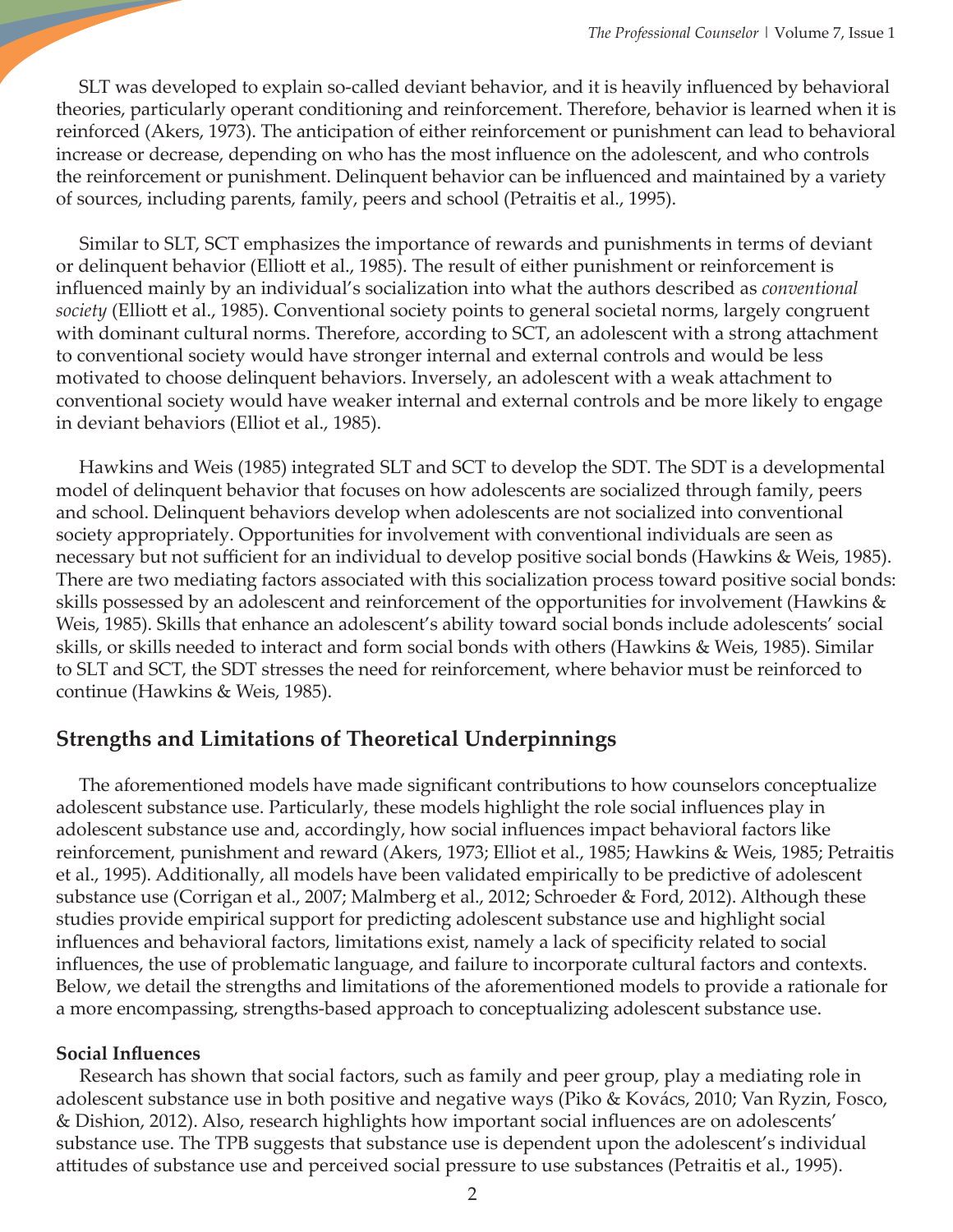SLT and SCT emphasize how behavior, including substance use, is learned through reinforcement or punishment (Akers, 1973 Elliott et al., 1985). Someone in the adolescent's life has to reward or punish the adolescent's substance use for it to continue or cease.

 Further, the SDT emphasizes the socialization process in regards to deviant behavior in adolescents. According to the SDT, socialization begins within the family unit, where a child has variable opportunities to develop social, cognitive and behavioral skills (Hawkins & Weis, 1985). As a child grows older, ostensibly these skills are reinforced positively within the school setting and peer group (Hawkins & Weis, 1985). However, if children are not socialized appropriately in the family system, children may not develop socially, cognitively and behaviorally as expected. In turn, they may turn to substance use to cope with stressful life events. Further, if adolescents were not socialized appropriately in early childhood, they may be at greater risk to become involved with adolescents who use substances.

 While the four theories emphasize social influences as a factor in adolescent substance use, the TPB, SLT and SCT used the term *social influences* in a general sense only, and do not differentiate between the different types of social influences. There are a variety of social influences, including family, peers, school, sports teams, clubs and religious organizations, and each can have a varied impact on adolescents' substance use. For example, involvement in religious organizations can protect some adolescents from substance use (Steinman & Zimmerman, 2004), while engagement with sports teams may increase adolescent substance use for others (Farb & Matjasko, 2012). The SDT was the only model discussed that divides socialization into three units: family, peer and school; however, the SDT suggests that family, peer, and school units all go through the same development process, seemingly at the same rate. Presumably, an adolescent is given the same opportunity for involvement with all three units toward the goal of creating healthy social bonds, and these opportunities are influenced by an adolescent's current social skills and reinforcement from others (Hawkins & Weis, 1985). This adolescent substance use conceptualization can be problematic because it suggests the family, peer group and school all go through the same developmental process simultaneously and fails to recognize that different units can have different influences (some positive, some negative) on an adolescent, and these influences may develop asymmetrically. Further, the SDT proposes that a "social bond" (Hawkins & Weis, 1985, p. 80) to conventional society is a common goal and that adolescents have the social skills in place to create these bonds. Although it is hoped that adolescents will have strong social skills and that their support systems will endeavor to create healthy social bonds, this may not be the case for all adolescents. Further, some adolescents who have strong social skills may use them to procure substances and influence others to use.

#### **Problematic Language**

 The developers of SLT, SCT, and SDT used the terms *deviant behavior*, *delinquent behavior*, and *conventional society* to describe aspects contained in their theories. In juvenile justice literature, the terms *deviant* and *delinquent* point to adolescent behaviors considered to be age-inappropriate and destructive to self and family, as well as illegal (Pope, 1999). However, these terms are not used to simply describe behaviors as they were intended—they have become labels used to classify and marginalize adolescents who have made poor choices and acted in ways incongruent with conventional society (Constantine, 1999). Often, these terms are applied to adolescents who encompass non-dominant cultural identities (e.g., race, social class), which can serve to further oppress and marginalize adolescents who may experience societal and structural inequality. At the very least, these terms define adolescents by choices they have made and may lead to assumptions about who they are, adding additional stigma and shame to worthy individuals who can learn to make different choices, which is incongruent with a strengths-based perspective.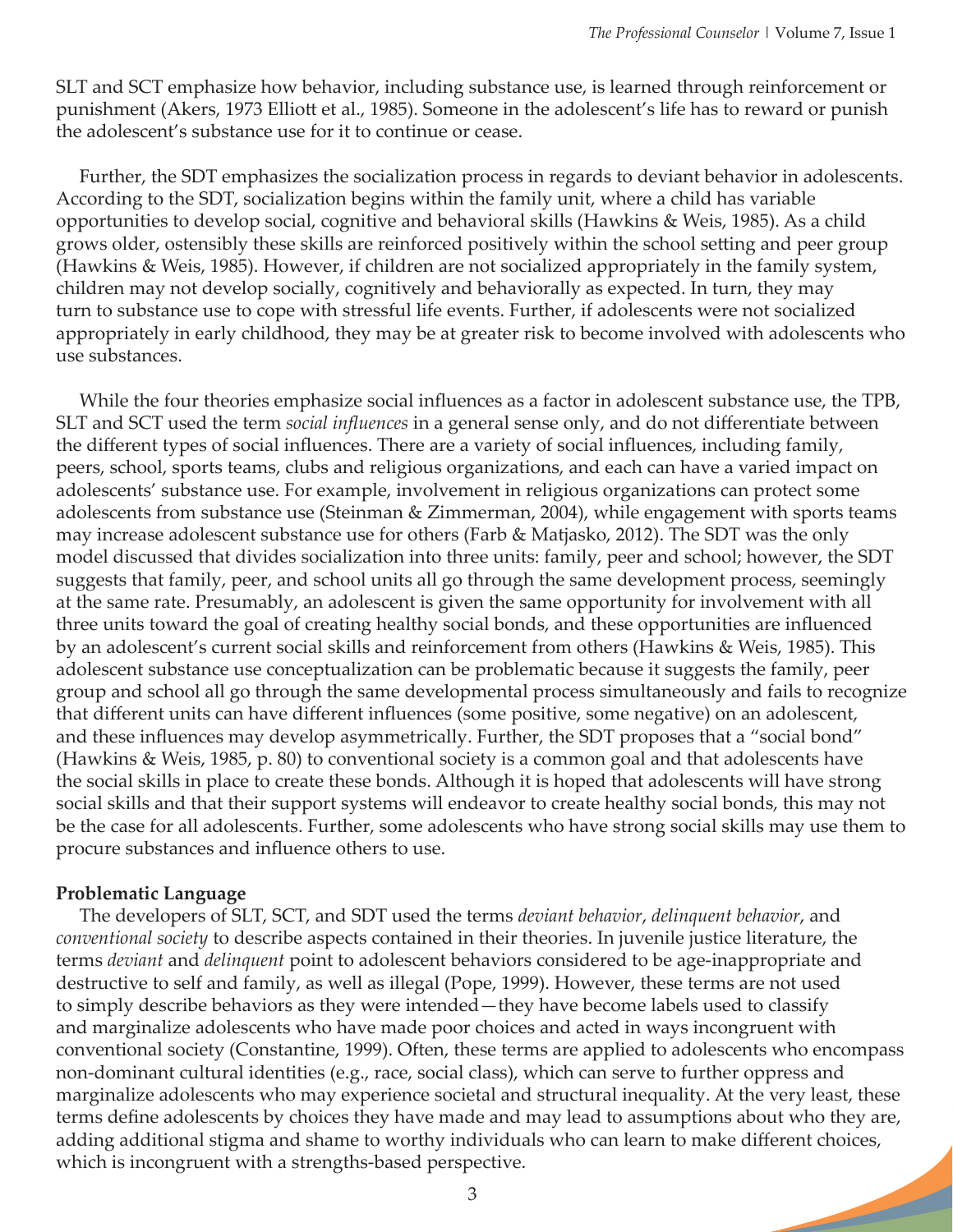*Conventional society* is a term used to describe societal norms, determined most often by dominant U.S. cultural groups (Duncan, 1999). Similar to the issues with the terms *deviant* and *delinquent*, the term *conventional society* may not account accurately for cultural nuances and differences that vary from dominant culture expectations, furthering societal and structural oppression, discrimination and inequality clients experience (Constantine, 1999). For example, according to SCT, weak attachment to conventional society contributes to weaker internal and external controls, and an adolescent can develop a weak attachment to conventional society when she experiences a strain between her aspirations and her perceptions of the opportunity to actualize such aspirations. Therefore, through an SCT lens, if this adolescent lives in a low-income neighborhood where crime and unemployment are prevalent, she may be perceived to have a weak attachment to conventional society (Petraitis et al., 1995), without taking into account that her environment is out of sync with conventional society and cultural norms as defined by the dominant culture.

#### **Cultural Factors**

 The final common limitation of the aforementioned models is the lack of inclusion of cultural influences on adolescents' substance use. As mentioned previously, these four models highlight the importance of social influences on adolescents' substance use yet do not specifically take cultural factors into consideration. The TPB discusses social influences in regard to an adolescent's beliefs and perceived social pressure (Ajzen, 1985); however, there is no mention that these beliefs might be influenced by cultural values and experiences. Similarly, SLT suggests that an adolescent's deviant behavior is influenced by positive or negative reinforcement received within the social context (Akers, 1973), yet fails to acknowledge that these positive or negative reinforcements are most likely influenced by cultural factors. The SDT outlines the socialization process through three different units (Hawkins & Weis, 1985), all of which exist within cultural contexts that influence adolescents' substance use, yet the authors do not cite this as a possibility. Similarly, SCT discusses social influences on a systemic level, focusing on adolescent academic and occupational goals (Elliott et al., 1985). Adolescents' cultural factors can influence their academic and occupational goals, as well as their perception of the likelihood of obtaining these goals. The theme among these four models is that they include factors influenced by culture without specifically mentioning or addressing culture or cultural variations.

 We suggest a conceptual model for adolescent substance use that addresses specific social influences, uses inclusive and strengths-based language, and integrates cultural factors. We propose the ASURC as a model to meet this need. The ASURC asserts that while different social contexts are intertwined with one another, they all influence adolescent substance use in distinct ways. Further, the ASURC model uses strengths-based terms to reduce stigma and shame, and empowers clients and their caregivers to make person-affirmative choices. Finally, the ASURC integrates cultural components into all aspects of the model in order to provide appropriate context, acknowledging that adolescent substance use develops in a cultural context.

#### **The Adolescent Substance Use Risk Continuum**

The aforementioned theoretical models contain strengths and limitations and influenced the development of the ASURC model. Prior models emphasized social influence on adolescent substance use, and we emphasize social influences in our model as well. However, we believe that different social systems will have different influences on each adolescent, and each social system develops at its own rate. Further, the included areas are not meant to be predictive of substance use, and can serve both as strengths and risk factors, depending on the individual's circumstances. The areas featured in our model include: parental and caregiver engagement, relationship between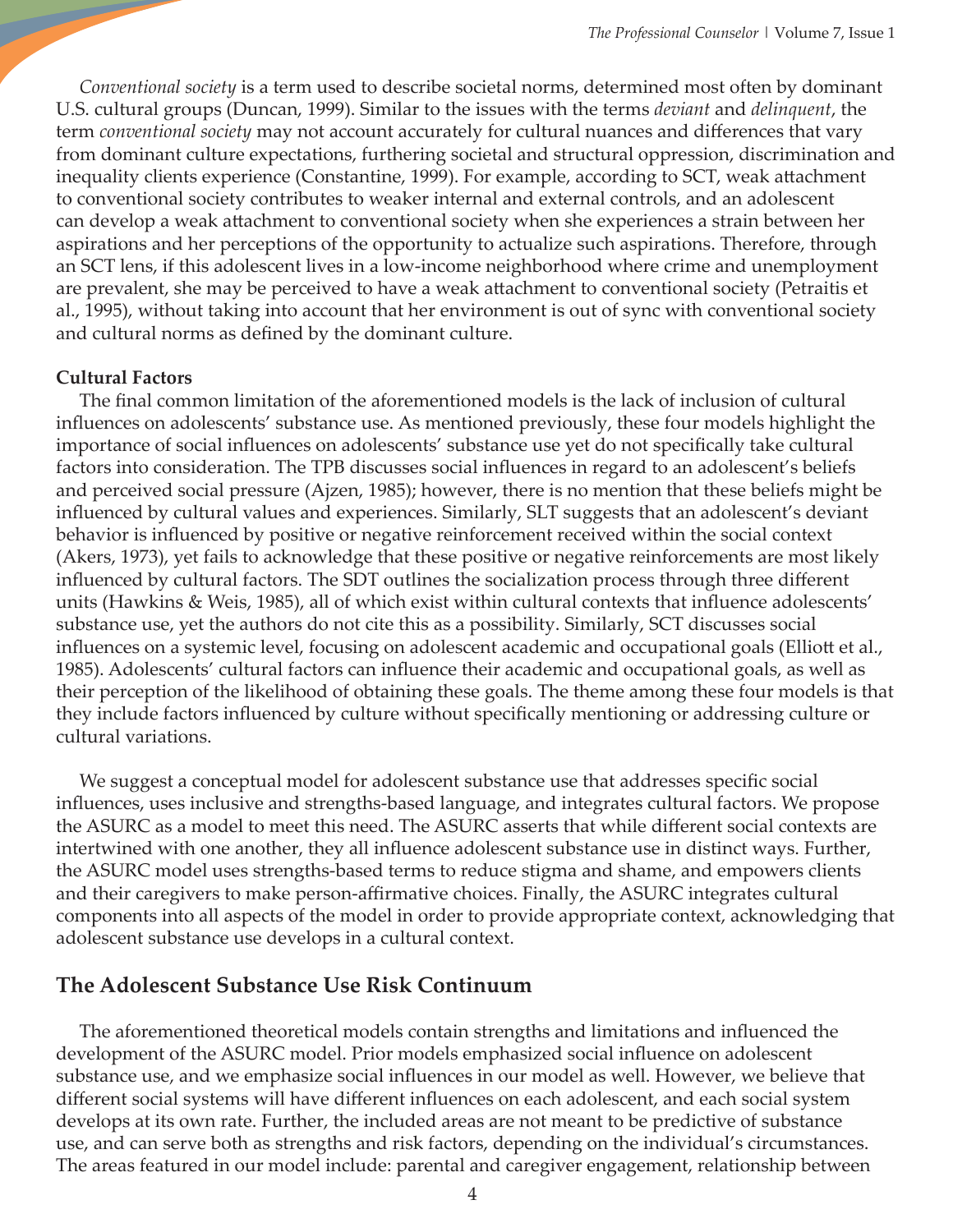parents and caregivers and adolescent, family history of substance use, biological factors, level of susceptibility to peer pressure, childhood adversity, and academic engagement. While we believe the areas in our model have distinct impacts on adolescents, all areas interact and influence one another, and all areas are influenced by singular and intersecting cultural identities.

 The ASURC emphasizes the importance of cultural considerations when conceptualizing adolescent substance use. We used Hays' (1996) "ADDRESSING" model as a foundation. The included cultural factors are by no means exhaustive; counselors are encouraged to expand this list to work with their clients appropriately. Cultural factors should be considered in terms of the individual, family, community and societal contexts when applied to the ASURC areas. Further, it is important to consider ways in which cultural identities can serve as protective or risk factors, depending on the individual's dominant and non-dominant cultural identities, and the identities most salient to the client. Client cultural influences are subjective experiences, and counselors should take great care and time to determine their relevance for each client.

 Further, the ASURC is a strengths-based approach to conceptualizing adolescent substance use. Previous theories contain the use of problematic language, such as *conventional society*, *deviant behavior*, and *delinquent behavior*, when describing adolescent substance use. We feel the use of this language can lead to stigma and instill a sense of shame for this population. Focusing on strengths while using the ASURC will aid clinicians in fostering a sense of hope while working with this population. Strengths are not a separate component of the model, but rather are incorporated in each aspect of the model.



Figure 1: Individual, family, community and society cultural influences are placed above the continuum, representing their impact on all listed areas. The factors on the bottom of the model represent the areas to consider in terms of how low, high, or moderate they are in the client's life. The multidirectional arrow represents possible movement based on factor increase or decrease.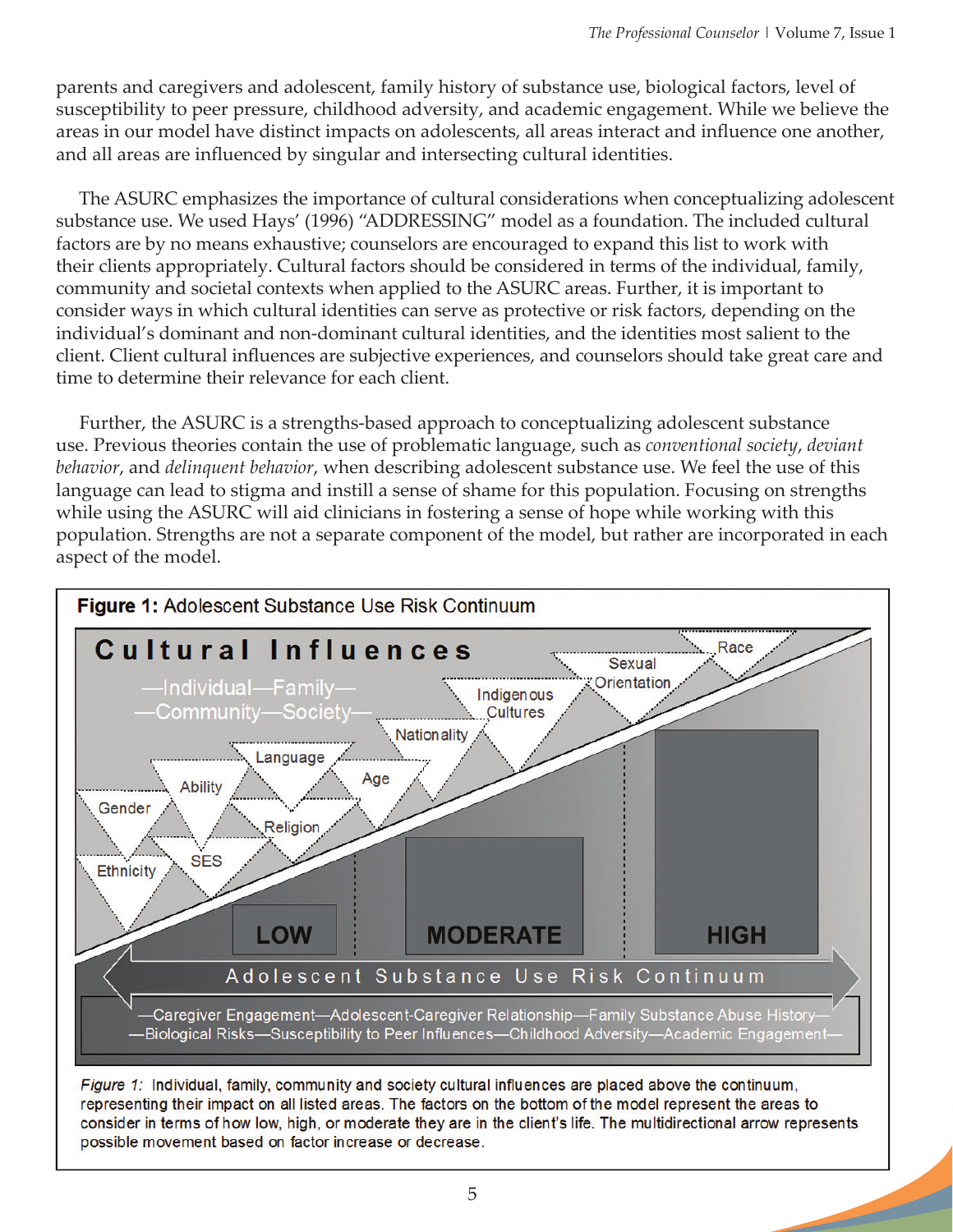As the name suggests, the ASURC (Adolescent Substance Use Risk Continuum) is a *continuum*, ranging from minimal risk to high risk. The continuum starts at minimal risk instead of no risk because substance use and addiction can occur in anyone. Further, a continuum suggests that an adolescent can move bi-directionally along the continuum depending on changes. This potential for movement can instill hope and serve to reduce shame associated with adolescent substance use. To use the ASURC model (see Figure 1), one starts at the bottom of the model and considers how the areas listed serve as adolescent protective or risk factors. When working through these areas, cultural identities are incorporated. These identities are represented above the entire model to indicate how they influence everything underneath them. Cultural factors should be considered from the perspective of the individual, family, community and society as a whole, because their influence could be different in each area. Finally, the counselor determines where the adolescent falls on the risk continuum. Because multiple aspects influence an individual's location on the continuum, it is important to note the protective and risk factors associated with each of the model's areas for any specific client. This assessment can assist counselors in developing holistic treatment plans that address not only adolescents' substance use, but also their strengths and areas that could be enhanced as they strive to eliminate substance use.

## **Model Components**

#### **Cultural Influences**

 There are many cultural factors to consider when conceptualizing adolescent substance use. The ASURC is based on Hays' (1996) ADDRESSING model. There are nine overlapping cultural influences included in the ADDRESSING model: age, disability status, religion, ethnicity, socioeconomic status, sexual orientation, indigenous heritage, national origin and gender (Hays, 1996). To these we added race and language. This list is not exhaustive but rather a starting point to consider how culture can be a protective or risk factor for adolescents.

 When clinicians consider adolescents' cultural identities, it is important to do so within individual, family, community and societal contexts. To consider only one context diminishes the multiplicity of adolescents' experiences, and it can negate the impact these contexts have on them. For example, it is common for societal context to be overlooked in favor of individual experiences due to the importance placed on individualism by the dominant culture (Johnson, 2006). When societal context is neglected, structural inequality may be ignored. Structural inequality denotes the oppression or restrictions non-dominant groups experience when they attempt to access resources, including mental health treatment, which are available without hindrance to dominant culture groups. Structural inequality can impact adolescents' beliefs about their ability to choose not to use substances and their ability to achieve success and access resources, and can reduce hope about their life circumstances (Hancock, Waites, & Kledaras, 2012).

 **Religion and spirituality***.* Religion and spirituality can be a protective factor for adolescents. Higher levels of religious involvement tend to correlate with lower levels of substance use (Mason, Schmidt, & Mennis, 2012). Mason et al. (2012) identified two specific aspects of religiosity associated with lower levels of alcohol and drug use: social religiosity and perceived religious support. Social religiosity refers to public displays of religious behavior, such as church attendance and participation in religious activities; perceived religious support encompasses emotional support one receives from a religious institution as well as tangible support like materials or money donated by a religious organization (Mason et al., 2012). Private religiosity, such as personal importance of religion and individual prayer, was not found to be a protective factor (Mason et al., 2012), suggesting the more social aspects of religion are more beneficial for preventing adolescent substance use. Similarly,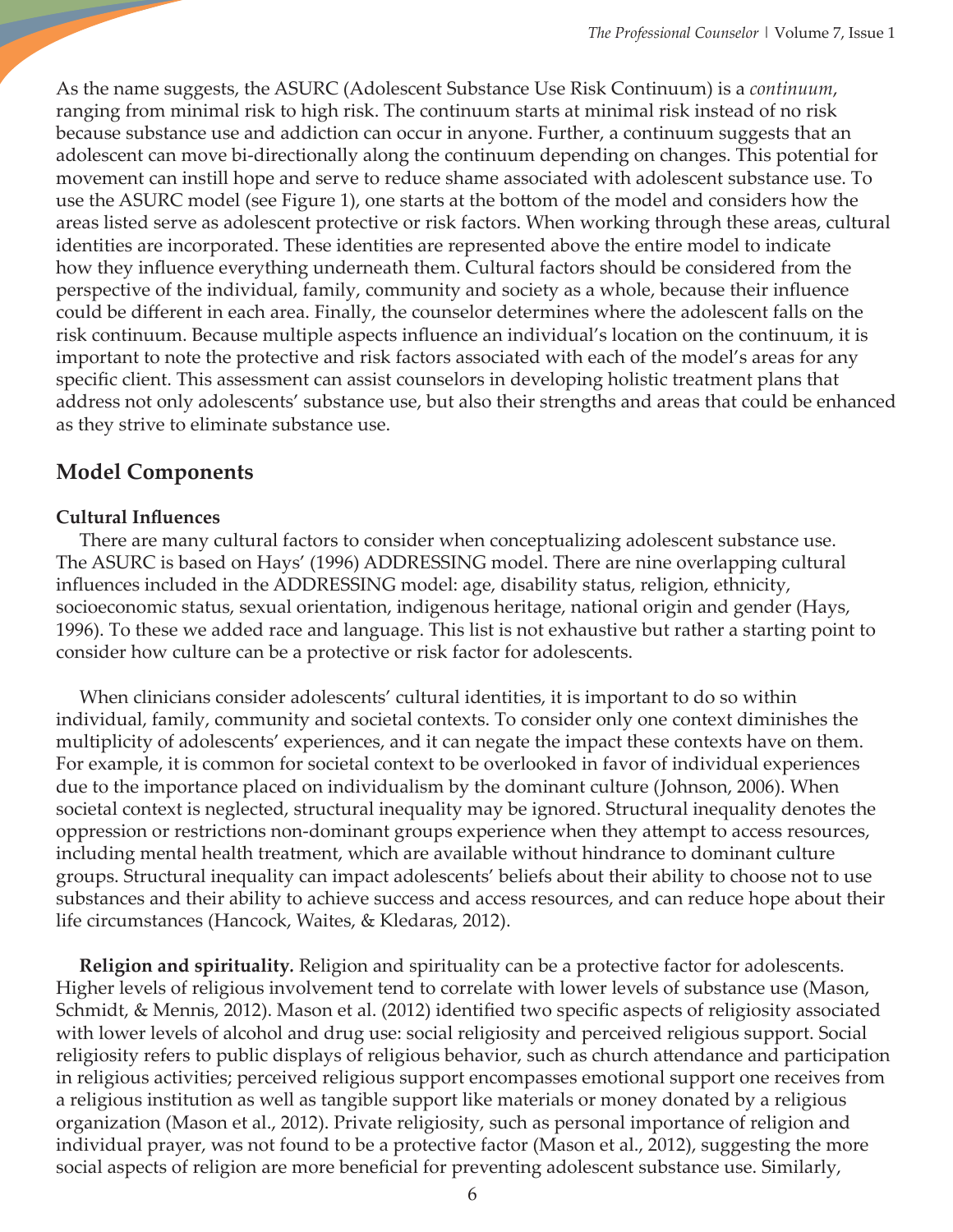religion may be a risk factor when adolescents, such as lesbian, gay, or bisexual (LGB) youth, feel judged, shamed, or shunned by their religious community, which may increase the likelihood of substance use (Barnes & Meyer, 2012).

 **Ethnicity**. Ethnicity is significant because reported substance abuse and dependence rates are higher for people of color than for White people in the population (Substance Abuse and Mental Health Services Administration, 2012). Of the total population of people of color, who represent only 38.5% of the U.S. population, 9,319,277 people reported substance abuse and dependence. This number is particularly staggering when compared to White people, who represent 61.5% of the population, 15,713,373 of whom reported substance abuse and dependence (Substance Abuse and Mental Health Services Administration, 2012). These statistics demonstrate that adolescents of color are more likely to develop substance abuse issues than their White counterparts. However, these statistics do not incorporate issues related to structural inequality, nor do they speak to restricted treatment access or racial groups' protective factors that could be bolstered. For example, Native Americans, who have the highest statistical rate of substance use, also emphasize spirituality and the importance of the extended family (Sue & Sue, 2013). These factors can serve as protective factors for Native American adolescents. Similarly, researchers have found religious engagement among African American adolescents to be a protective factor (Steinman & Zimmerman, 2004). African American adolescents who attended religious services regularly had lower substance use rates than their peers who did not.

 **Socioeconomic status**. Socioeconomic status (SES), particularly education level, influences substance use in adolescents, and subsequently intersects with race and ethnicity. Adolescents who drop out of high school are more likely to engage in substance use, and lower levels of education are associated with higher prevalence of substance-related diagnoses (Henry, Knight, & Thornberry, 2012). American Indian, Latino, and African American adolescents' math and reading proficiency rates are less than half of White adolescents, most likely due to structural inequality in low-income schools. Students in these groups are less likely to graduate from high school than their White peers (Henry et al., 2012). Furthermore, living in poverty or low SES are associated with higher risks of substance use, and adolescents from racial minority groups are at a higher risk for living in poverty and low-SES families (Van Wormer & Davis, 2013).

 **Sexual orientation.** Sexual orientation is another cultural factor to consider. The LGB community is at greater risk for substance use compared to heterosexual individuals (Brooks & McHenry, 2009). One explanation for the increased risk in the LGB community may be due to homophobia and heterosexual superiority and internalized homophobia, which can lead individuals in the LGB community to turn to substances as a way to cope (Brooks & McHenry, 2009). Further, gay bars are a mainstay of the LGB community, and even though adolescents may not be allowed to drink legally, bar environments may be integral during adolescents' *coming out* process (Brooks & McHenry, 2009). Socialization in a bar environment can lead to adolescent substance use as a way to fit in and cope.

#### **Caregiver Engagement and Adolescent–Caregiver Relationship**

 Family environment can serve as a protective or risk factor for adolescent substance use. A key factor associated with family environment is parental or caregiver supervision. Strong caregiver supervision has been shown to minimize an adolescent's risk-taking behavior, such as substance use (Van Ryzin et al., 2012). While caregiver supervision is an important protective factor for adolescents, it also is important for adolescents to be able to experience a sense of autonomy within their family of origin. Allen, Chango, Szwedo, Schad, & Marston (2012) defined autonomy within the family of origin as adolescents' ability to have opinions and beliefs that differ from their caregiver(s) and can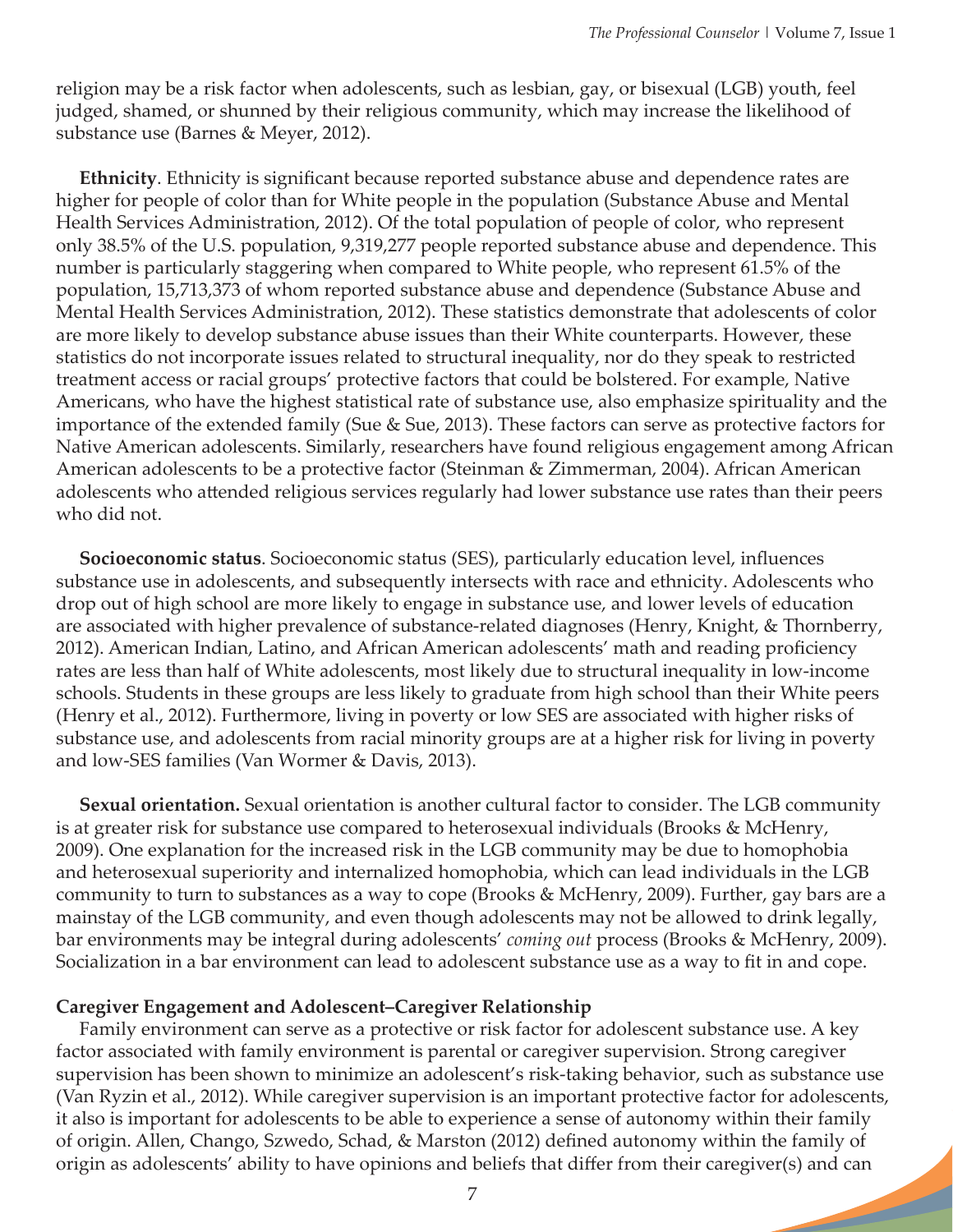be fostered through a supportive adolescent–caregiver relationship. Positive relationships between caregivers and adolescents can increase self-esteem and healthy coping skills, leading to a decrease in risk-taking behaviors (Piko & Kovács, 2010). According to Piko and Kovács (2010), high levels of both satisfaction and caregiver support perceived by the adolescent define this positive relationship. Further, positive relations within the family can lead to higher levels of family obligation perceived by the adolescent. Family obligation is the perceived importance of spending time together, family unity and family social support; higher levels have been found to deter adolescents from unhealthy risk taking, including the use of alcohol and drugs (Telzer, Fuligni, Lieberman, & Galván, 2013).

 Conversely, low caregiver involvement can be a risk factor for adolescent substance use. Adolescents who have low caregiver supervision are more likely to engage with peers who use substances and, subsequently, use substances as a way to find social support (Van Ryzin et al., 2012). Additionally, adolescents who do not have positive relationships with their caregivers have a more difficult time self-regulating their behaviors and increased risk for using substances as a way to cope with stress (Hummel, Shelton, Heron, Moore, & van den Bree, 2013).

#### **Family Substance Abuse History and Biological Risks**

 Family history of substance use is an additional risk factor for adolescents. Children of parents and caregivers who abuse alcohol are four times more likely to develop an addiction (Van Wormer & Davis, 2013). This risk may be partly due to biological predisposition, and part may be environmental. Scientists have begun to better understand how genes affect substance use disorder development and posit that 40–60% of alcohol use disorders can be explained by genes (Van Wormer & Davis, 2013). It can be difficult to determine whether an individual's addiction is inherited through genetic composition or is learned via the family environment, or a combination of both. Genetics can include predisposition to impulsivity, and some scientists believe individuals at risk for substance use disorders may be biologically predisposed to overreact to stressful situations and life events. Individuals predisposed genetically to engage in sensation-seeking and impulsive behaviors are more likely to experiment with alcohol and other substances (Van Wormer & Davis, 2013). While biological risk can increase adolescents' predisposition to develop addiction, *it does not necessarily lead to addiction* (Van Wormer & Davis, 2013). This message can instill hope and infuse self-efficacy in families who may have a history of substance abuse.

 Adolescence is marked by an increase in risk-taking behaviors, which may be associated with developmental biology (Telzer et al., 2013). Adolescents show a heightened response in the ventral striatal, which is part of the brain's reward system. This heightened response in the ventral striatal can cause adolescents to engage in more reward-seeking behaviors compared to children and adults. Further, adolescents show less activation in pre-frontal regions of the brain, the part of the brain in charge of executive functioning, which can lead to increased risk-taking behaviors (Telzer et al., 2013). Research has shown that an increase in family obligation can lead to decreased sensitivity in the ventral striatal and increased activity in the pre-frontal region of the brain (Telzer et al., 2013). These findings suggest that improved quality in the adolescent–caregiver relationship can jettison substance abuse. Specifically, increased family obligation can help buffer some adolescent biological risks for substance use.

#### **Susceptibility to Peer Influences**

 Peer relationships can play a role in the development of adolescent substance use. During adolescence, individuals start to spend more time with peer groups than with their families (Piko & Kovács, 2010). Additionally, adolescence is marked by a heightened sense of reward. This focus on reward can lead to an increased desire for adolescents to please their peers, making it more difficult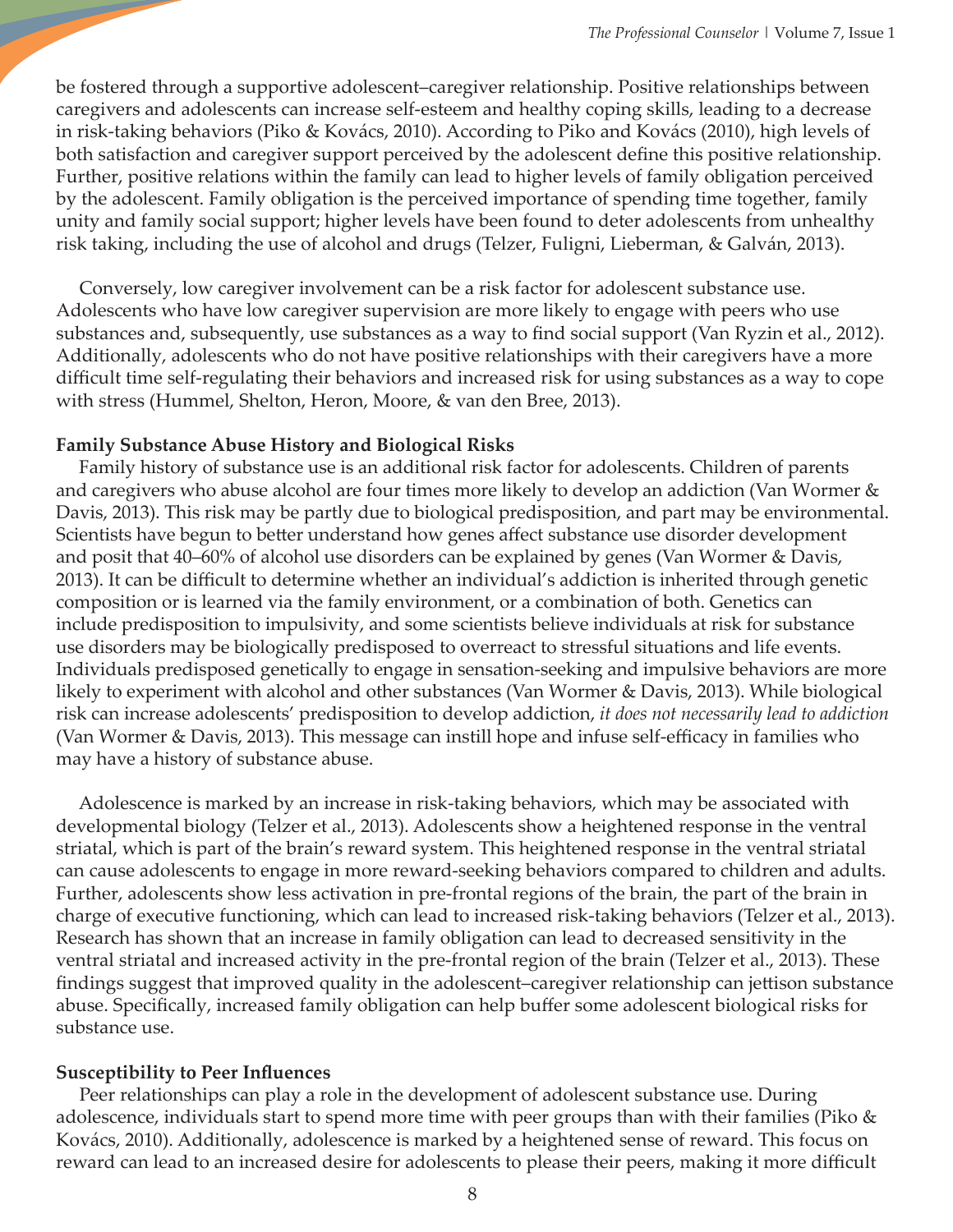for them to resist peer pressure (Van Ryzin et al., 2012). If adolescents associate with peers who use alcohol and drugs, they are more likely to begin using substances as a way to be accepted by their peer group (Van Ryzin et al., 2012).

 Inversely, if adolescents are associated with peers who are not involved in substance use, they are less likely to use substances (Van Ryzin et al., 2012). Moreover, there is a negative correlation between adolescents who are involved in supervised extracurricular activities and substance use (Farb & Matjasko, 2012). Specifically, involvement in school-based activities such as performing arts, leadership groups and clubs is associated with lower rates of substance use (Darling, Caldwell, & Smith, 2005). However, there is a positive correlation between athletics and substance abuse, meaning adolescents involved in athletics are more likely to engage in substance use (Farb & Matjasko, 2012). Researchers believe this positive correlation is due to the subculture of high school athletics that promotes alcohol and drug use (Denault, Poulin, & Pedersen, 2009).

#### **Childhood Adversity**

 Adolescents who experienced childhood adversity are at greater risk for developing substance use disorders (Benjet, Borges, Medina-Mora, & Méndez, 2013). Childhood adversity refers to family instability such as parental and caregiver mental illness, substance use, and criminal behavior, witnessing domestic violence, and experiencing abuse, neglect, interpersonal loss, and socioeconomic disadvantage. Researchers have suggested that this relationship is due to the self-medication hypothesis, in that adolescents who experience childhood adversity may turn to alcohol and drugs in order to alleviate the pain they encounter as a result of such experiences (Benjet et al., 2013).

 Not only are adverse childhood experiences a risk factor for developing substance use disorders, but also for substance use opportunities (Benjet et al., 2013). One possible explanation for such opportunities is the presence of substances in the family environment. For adolescents who experienced child abuse or neglect or who witnessed domestic violence, there is an increased chance that substances were present in their household, making it easier for them to gain access to substances (Benjet et al., 2013).

 The absence of childhood adversity can be a protective factor against adolescent substance use (Benjet et al., 2013). Another protective factor in terms of childhood adversity is early intervention (Durlak, Weissberg, Dymnicki, Taylor, & Schellinger, 2011). Early intervention can help children develop healthy coping skills to manage stress. Healthy coping strategies can be implemented to replace more negative coping strategies like substance use (Durlak et al., 2011).

#### **Academic Engagement**

 Academic engagement can have positive and negative effects on adolescents' potential substance use. Adolescents who drop out of high school are more likely than their counterparts to engage in substance use (Henry, Knight, & Thornberry, 2012). Further, early school disengagement can be a warning sign to predict high school dropout (Henry et al., 2012). For some adolescents, school engagement can be a protective factor. Particularly, adolescents who experience a positive school climate and have strong school engagement are less likely to use substances (Piko & Kovács, 2010). A positive relationship between adolescents and their teachers can be another protective factor. Previous studies have shown that adolescents who have a positive relationship with their teachers and have a high level of perceived support from teachers are less likely to engage in substance use (Demanet & Van Houtte, 2012).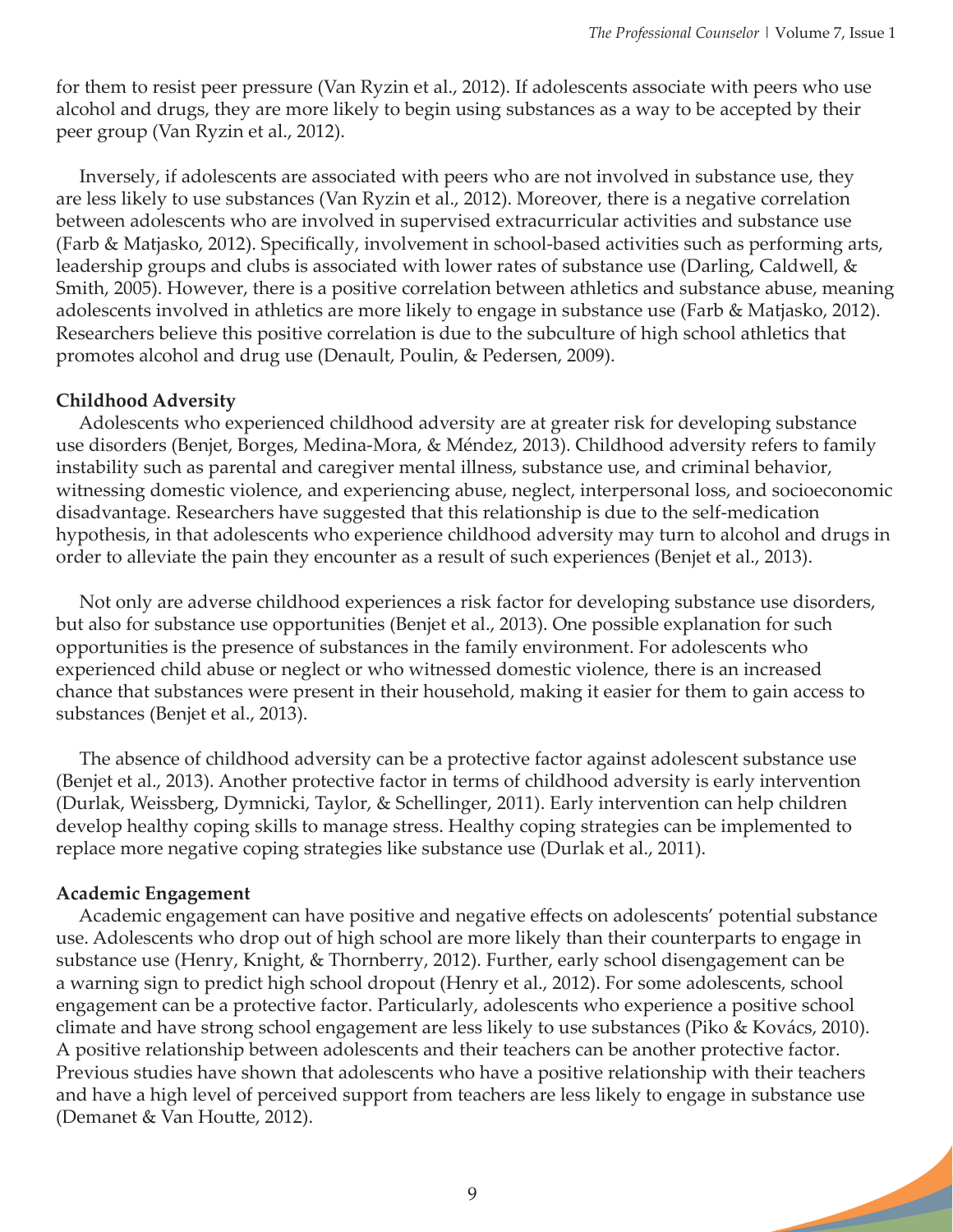The case study below provides an example of how clinicians can use the ASURC to conceptualize and plan interventions when working with this population.

## **Case Study**

 John is a 14-year-old, biracial male and high school freshman. He lives with his mother and grandmother, both of whom are African American, and they reside in a low socioeconomic neighborhood. Both John's mother and grandmother work full-time, and his mother works a second job, leaving John unsupervised after school and on the weekends. John's father, a 38-year-old Puerto Rican male, left the home when John was 4 years old. Prior to his father's departure, John witnessed domestic violence between his parents. During a fight, John intervened on his mother's behalf and his father hit him. After this event, John's mother forbade her husband from living in their home and sought counseling services for her son. After his father left, John had only sporadic visits with him, mainly due to his father's alcohol use. In addition to John's father's alcohol use, there is family history of substance use on his mother's side. His maternal great-aunts use alcohol, and his maternal uncle uses marijuana daily.

 This year, John made the varsity football team and has been spending time with the senior football players after practice during the week and on weekends. In addition to being involved with the football team, John is involved with his church community. At school, John is an average student, earning mostly Bs and Cs, and he reports that he enjoys learning.

 John started drinking and smoking cigarettes shortly after joining the football team in order to impress the junior and senior football players. Initially, John was hesitant to drink or smoke; however, after using more frequently, he started to enjoy it and reported feeling more relaxed. Currently, John drinks with his friends on the football team two to three times a week and smokes with them daily. John drinks only when he is with this group of peers, yet he has started to smoke when he is alone.

 Over the past two months, John's grandmother has caught him sneaking back into the house at night smelling like alcohol and cigarettes. The first two times this occurred, John's grandmother decided not to tell his mother because she believed John when he said it would not happen again. When John's grandmother caught him a third time, she told his mother. John's mother was surprised when she heard this news because she believed she and John had a close and honest relationship. Distraught, John's mother brought him to counseling.

### **Case Analysis Using the ASURC Model**

 Conceptualizing this case using the ASURC model reveals that John has both protective and risk factors related to his substance use. In terms of his family environment, John's mother reports that she and John have a close and honest relationship. This close relationship serves as a protective factor for John because a positive relationship between adolescents and their parents is associated with a decreased risk of adolescent substance use (Piko & Kovács, 2010). Yet, John has minimal supervision at night and on the weekends due to his mother and grandmother's work schedules. Low caregiver supervision is a risk factor for John because research shows that it is associated with an increased risk of adolescent substance use (Van Ryzin et al., 2012). The family's low SES impacts John's low caregiver supervision, and low SES can be associated with a higher risk of substance use (Von Wormer & Davis, 2013).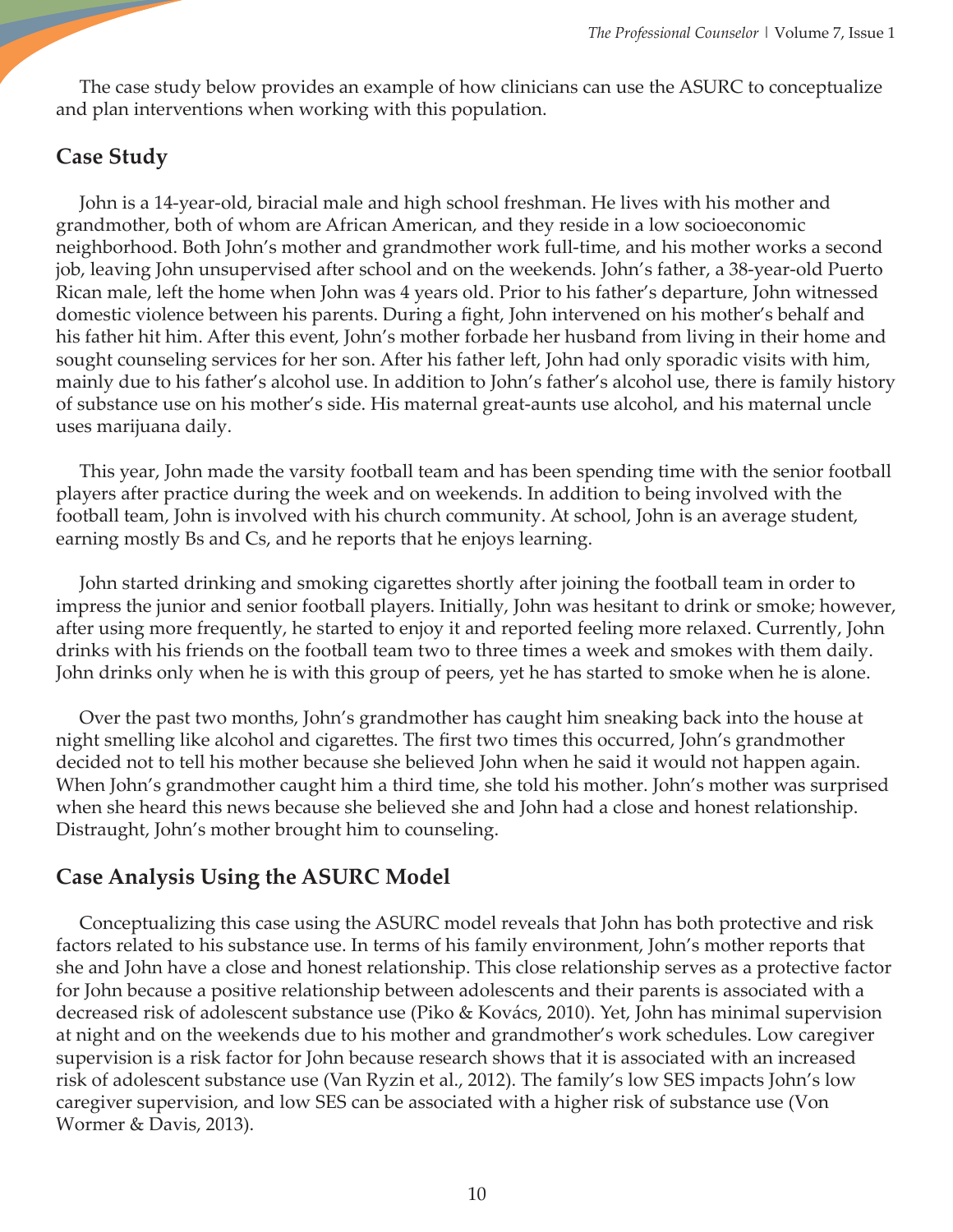This year, John joined the football team, and previous research has shown that involvement in athletics in high school can be a risk factor for substance use (Farb & Matjasko, 2012), and adolescents who become associated with peers who use are at an increased likelihood to use (Van Ryzin et al., 2012). Furthermore, adolescence is a period characterized by a heightened sense of reward (Van Ryzin et al., 2012), suggesting that John may have an increased desire to please his peers and difficulty resisting peer pressure. At this point in time, John is drinking only when he is with his friends on the football team, suggesting this peer group is influencing John, yet he has begun smoking alone. Additionally, John is involved in his church community, which serves as a protective factor because being involved in a faith community lowers the risk for substance use in adolescents (Mason et al., 2012). Religious engagement, particularly among African American adolescents, can be a protective factor (Steinman & Zimmerman, 2004), which may be true for John if he identifies with this part of his racial identity as a biracial youth.

 The next area of risk and protective factors in the ASURC model is childhood adversity. John witnessed domestic violence between his parents when he was younger, and as a result of attempting to intervene on behalf of his mother, John was hit by his father, a risk factor for adolescent substance use (Benjet et al., 2013). Fortunately, John's mother sought counseling services for her son after the incident occurred. Early intervention can help offset the negative effects of these experiences (Durlak et al., 2011), and it is possible counseling provided John with healthy coping strategies.

 According to the ASURC model, biological factors can impact adolescent substance use. John has a family history of substance use on both his maternal and paternal sides, and genes can play a role in the development of substance use disorders (Van Wormer & Davis, 2013). Further, adolescents experience an increase in risk-taking behaviors due to biological changes associated with adolescence (Telzer et al, 2013), and these changes may cause John to engage in increased risk-taking and pleasure-seeking behaviors.

 Higher levels of academic engagement correlate with lower levels of substance use (Henry et al., 2012). John reported that he enjoys learning, suggesting he could have a high level of academic engagement. Nonetheless, John is currently earning Bs and Cs at school, pointing to a disconnection between his motivation to learn and his current grades. This disconnect could be due to associated cultural factors. John is biracial and living in a low socioeconomic neighborhood, and adolescents who live in such neighborhoods and are racial minorities can be at a disadvantage due to structural inequality (Henry et al., 2012).

#### **Case Discussion**

 When taking all of the risk and protective factors into account, we placed John on the low end of moderate risk using the ASURC model. While John does have various risk factors contributing to his substance use, he also has protective factors that can help to buffer these factors. Further, John's cultural identities impact him in various areas of the model. In particular, John's biracial identity and living in a low socioeconomic neighborhood could be risk factors for substance use, while being involved in his church community is a protective factor. It would be important to explore with John how he views his race, SES, and religion, and if he sees them as protective or not. Further, it would be helpful to understand how John views his gender and sexual orientation, and how these identities affect his worldview.

 Using the ASURC model to conceptualize John's case can assist counselors with their interventions with John and his family. While using the model, a counselor is able to assist John and his family to identify current strengths such as positive family relationships, involvement in his church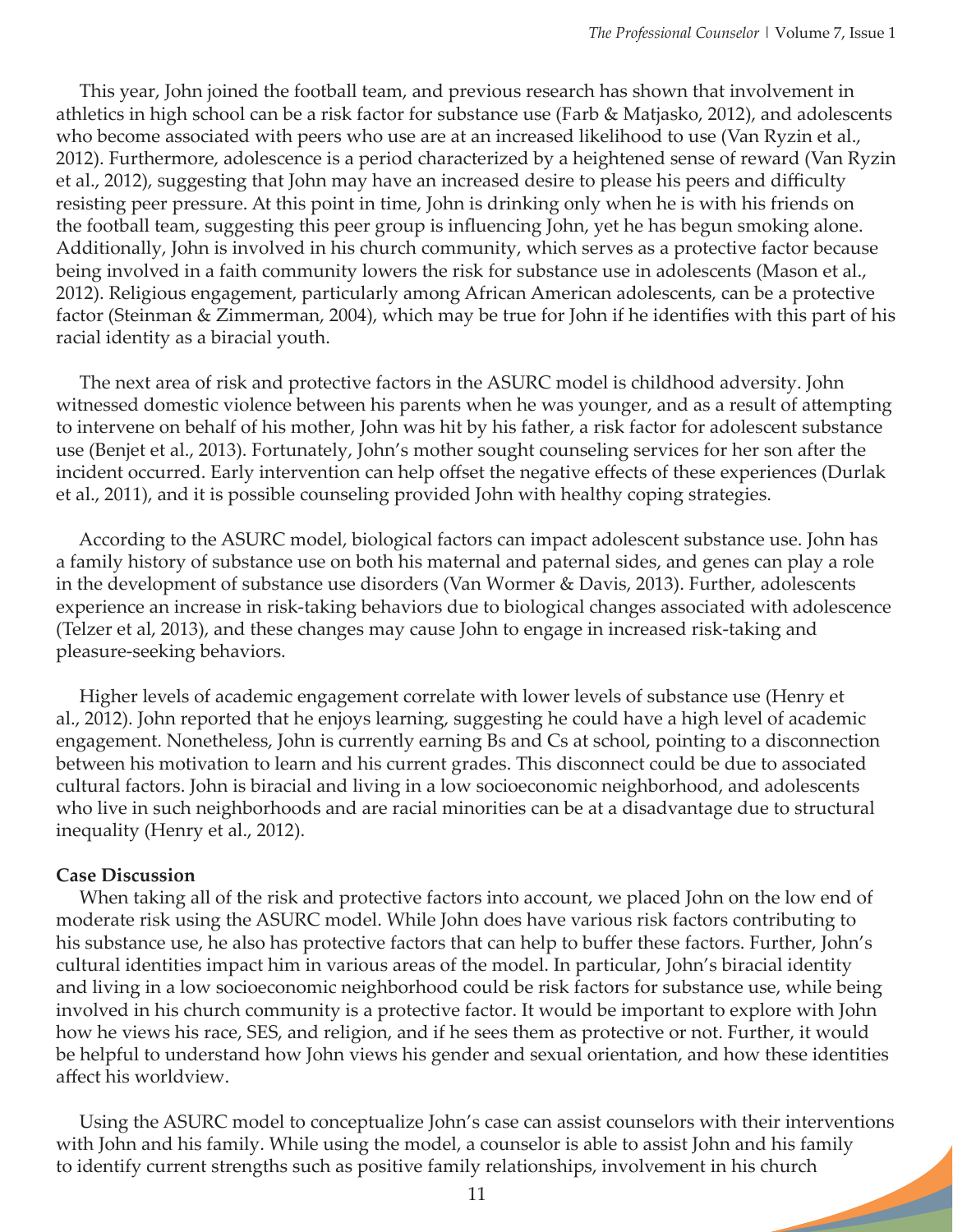community, and potential for high academic engagement. Identifying these strengths allows John and his caregivers to concretize what is helpful in their situation and allows the counselor to encourage more of these behaviors as tools to strengthen weaker areas. For example, because there are strong family relationships, John's mother and grandmother can increase their engagement with John when they are away from home via texts or phone calls. Increasing parental engagement will be beneficial for the family, particularly John's mother and grandmother knowing who John is spending time with because his substance use is heavily influenced by his friendships on the football team. Similarly, because John likes to learn yet is not achieving high grades in school, tutoring programs can be sought to bolster his academic performance and solidify his academic engagement, as well as fill his time with positive activities that may decrease his desire to use. Additionally, it may be helpful to educate John and his caregivers about biological predispositions and risk factors in adolescence. This information can empower John to make positive choices when he understands both that he is not *destined* to develop an addiction and that he is experiencing normal physical changes. Additionally, it could prove helpful to talk with John and his family about how they might be experiencing structural inequality due to their race and SES. Engaging them in this conversation can normalize their experiences and serve to determine points where advocacy with and on behalf of the family may alleviate some of the strain they experience. Finally, because John's risk level is on the low end of moderate, structured substance abuse treatment may not be warranted at this time. Interventions could include assessing John's readiness to stop using and working through a change commitment while strengthening John's protective factors in an effort to decrease his risk factors.

## **Future Research**

 Currently, the ASURC is a conceptual framework yet to be evaluated for efficacy with adolescent populations. Empirical research is needed to determine the model's viability, validity and efficacy. Further, qualitative research would inform clinicians about the ways in which adolescents and their families felt stronger and more empowered by engaging in counseling practices that use this model's approach.

 Further research can be conducted to evaluate the degree of influence different components of the model have on adolescents with substance use concerns. Also, future research could investigate the relationship the model components have with one another, particularly the interplay of different cultural identities. Research is warranted to determine additional ways in which cultural factors can be used to strengthen clients and their families to mitigate deficit-based research and the pervasive negative cultural messages about non-dominant cultural groups and their struggles with substance use.

## **Conclusion**

The ASURC is a strengths-based approach focused on identifying protective and risk factors as counselors conceptualize adolescent substance use. While previous theories conceptualized adolescent substance use using strengths, they had limitations, including only discussing social influences in a general sense, use of problematic language, and lack of cultural influences. The ASURC builds upon the strengths of previous models while addressing their limitations. The ASURC model emphasizes the need for a strengths-based approach while working with adolescent populations and focuses on the importance of the consideration of cultural influences during the conceptualization process.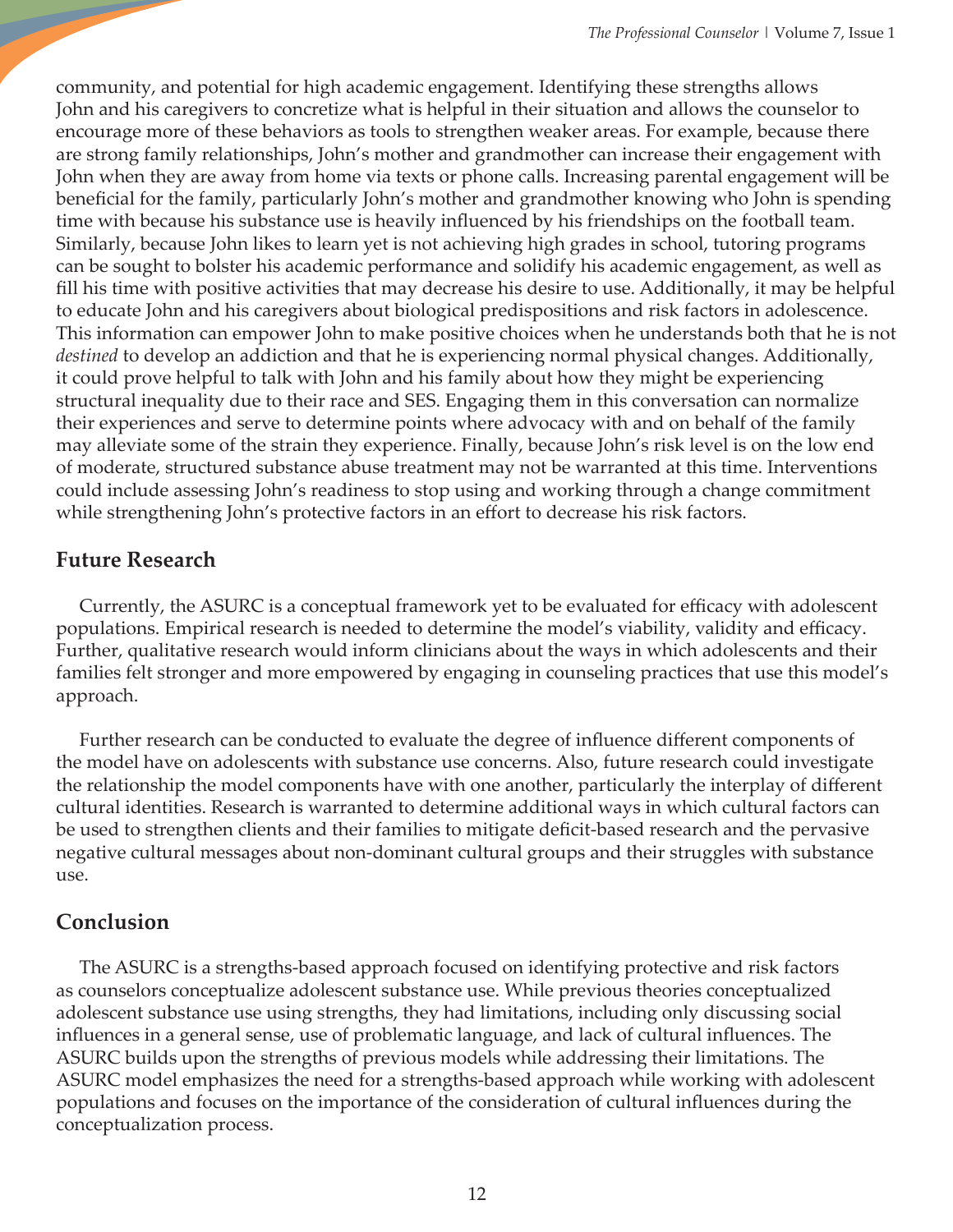Finally, this model serves as a tool to help guide interventions that best serve adolescents and their families. Using the ASURC model for case conceptualization can help counselors determine the most salient factors of the model to the particular case, which will in turn assist in the treatment planning process. Future research is warranted to determine the viability of the ASURC model as an evidencebased practice.

#### *Conflict of Interest and Funding Disclosure*

The authors reported no conflict of interest or funding contributions for the development of this manuscript.

## **References**

- Ajzen, I. (1985). From intentions to actions: A theory of planned behavior. In J. Kuhl & J. Beckmann (Eds.), *Action-control: From cognition to behavior* (pp. 11−39). New York, NY: Springer.
- Akers, R. L. (1973). *Deviant behavior: A social learning approach* (2nd ed.). Belmont, CA: Wadsworth.
- Allen, J. P., Chango, J., Szwedo, D., Schad, M., & Marston, E. (2012). Predictors of susceptibility to peer influence regarding substance use in adolescence. *Child Development*, *83*, 337−350. doi:10.1111/j.1467-8624.2011.01682.x
- Barnes, D. M., & Meyer, I. H. (2012). Religious affiliation, internalized homophobia, and mental health in lesbians, gay men, and bisexuals. *American Journal of Orthopsychiatry*, *82*, 505−515. doi:10.1111/j.1939-0025.2012.01185.x
- Benjet, C., Borges, G., Medina-Mora, M. E., & Méndez, E. (2013). Chronic childhood adversity and stages of substance use involvement in adolescents. *Drug and Alcohol Dependence*, *131*, 85−91. doi:10.1016/j.drugalcdep.2012.12.002
- Brooks, F., & McHenry, B. (2009). *A contemporary approach to substance abuse and addiction counseling: A counselor's guide to application and understanding*. Alexandria, VA: American Counseling Association.
- Constantine, M. G. (1999). Labeling theory. In J. S. Mio, J. E. Trimble, P. Arredondo, H. E. Cheatham, & D. Sue (Eds.), *Key words in multicultural interventions: A dictionary* (pp. 169−170). Westport, CT: Greenwood Press.
- Corrigan, M. J., Loneck, B., Videka, L., & Brown, M. C. (2007). Moving the risk and protective factor framework toward individualized assessment in adolescent substance abuse prevention. *Journal of Child & Adolescent Substance Abuse*, *16*(3), 17−34. doi:10.1300/J029v16n03\_02
- Darling, N., Caldwell, L. L., & Smith, R. (2005). Participation in school-based extracurricular activities and adolescent adjustment. *Journal of Leisure Research*, *37*, 51−76.
- Demanet, J., & Van Houtte, M. (2012). School belonging and school misconduct: The differing role of teacher and peer attachment. *Journal of Youth and Adolescence*, *41*, 499−514. doi:10.1007/s10964-011-9674-2
- Denault, A.-S., Poulin, F., & Pedersen, S. (2009). Intensity of participation in organized youth activities during the high school years: Longitudinal associations with adjustment. *Applied Developmental Science*, *13*(2), 74−87. doi:10.1080/10888690902801459
- Duncan, L. (1999). Social norms. In J. S. Mio, J. E. Trimble, P. Arredondo, H. E. Cheatham, & D. Sue (Eds.), *Key words in multicultural interventions: A dictionary* (pp. 239−240). Westport, CT: Greenwood Press.
- Durlak, J. A., Weissberg, R. P., Dymnicki, A. B., Taylor, R. D., & Schellinger, K. B. (2011). The impact of enhancing students' social and emotional learning: A meta-analysis of school-based universal interventions. *Child Development*, *82*, 405−432. doi:10.1111/j.1467-8624.2010.01564.x
- Elliott, D. S., Huizinga, D., & Ageton, S. S. (1985). *Explaining delinquency and drug use.* Beverly Hills, CA: Sage.
- Farb, A. F., & Matjasko, J. L. (2012). Recent advances in research on school-based extracurricular activities and adolescent development. *Developmental Review*, *32*, 1−48. doi:10.1016/j.dr.2011.10.001
- Hancock, T. U., Waites, C., & Kledaras, C. G. (2012). Facing structure inequality: Students' orientation to oppression and practice with oppressed groups. *Journal of Social Work Education, 48*, 5−25. doi:10.5175/JSWE.2012.201000078